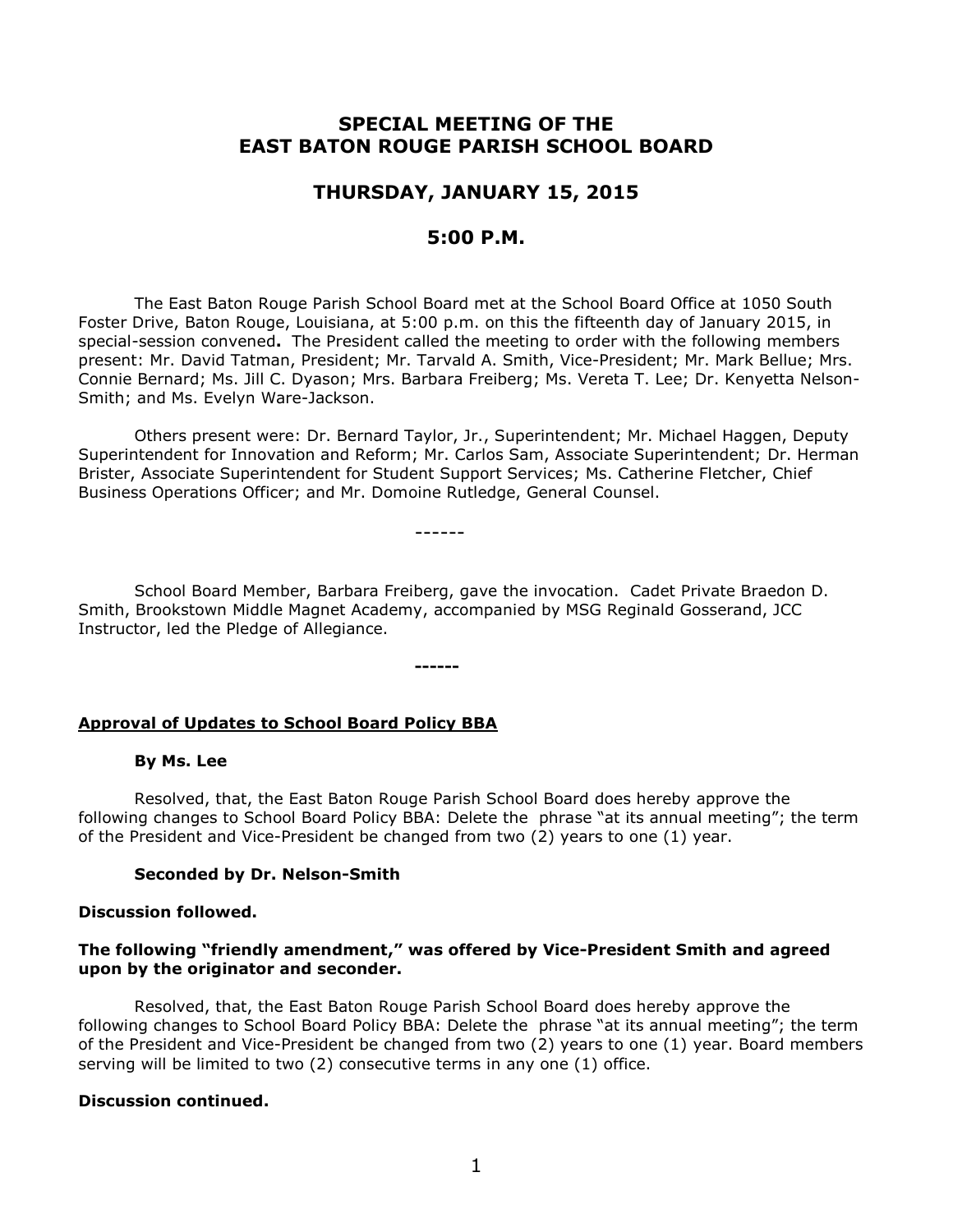## **The following substitute motion was made.**

#### **By Mrs. Bernard**

Resolved, that, the East Baton Rouge Parish School Board does hereby approve the following changes to School Board Policy BBA: Delete the phrase "at its annual meeting"; the term of the President and Vice-President shall be for a time specific.

#### **The substitute motion failed for lack of a second.**

#### **Discussion continued.**

**Vice-President Smith withdrew his "friendly amendment," and it was agreed upon by the originator and seconder.**

**The vote on the original motion was as follows:**

- **Yeas: (8) Mr. Bellue, Mrs. Bernard, Mrs. Freiberg, Ms. Lee, Dr. Nelson-Smith, Vice-President Smith, President Tatman, and Ms. Ware-Jackson**
- **Nays: (1) Ms. Dyason**

**Abstained: (0) None** 

**Absent: (0) None**

**The original motion was declared adopted.**

**------**

## **Election of School Board President**

Dr. Bernard Taylor, Jr., Superintendent of Schools, Chair, opened the floor for nominations for President of the East Baton Rouge Parish School Board.

> Mrs. Bernard nominated Mr. Tatman. Ms. Lee nominated Mr. Smith.

Superintendent Taylor closed the floor for nominations.

## **The vote was as follows:**

- **Mr. Smith: (3) Ms. Lee, Dr. Nelson-Smith, and Mr. Smith**
- **Mr. Tatman: (6) Mr. Bellue, Mrs. Bernard, Ms. Dyason, Mrs. Freiberg, Mr. Tatman, and Ms. Ware-Jackson**

**Mr. Tatman was elected as the President of the East Baton Rouge Parish School Board.**

#### **Election of Vice-President**